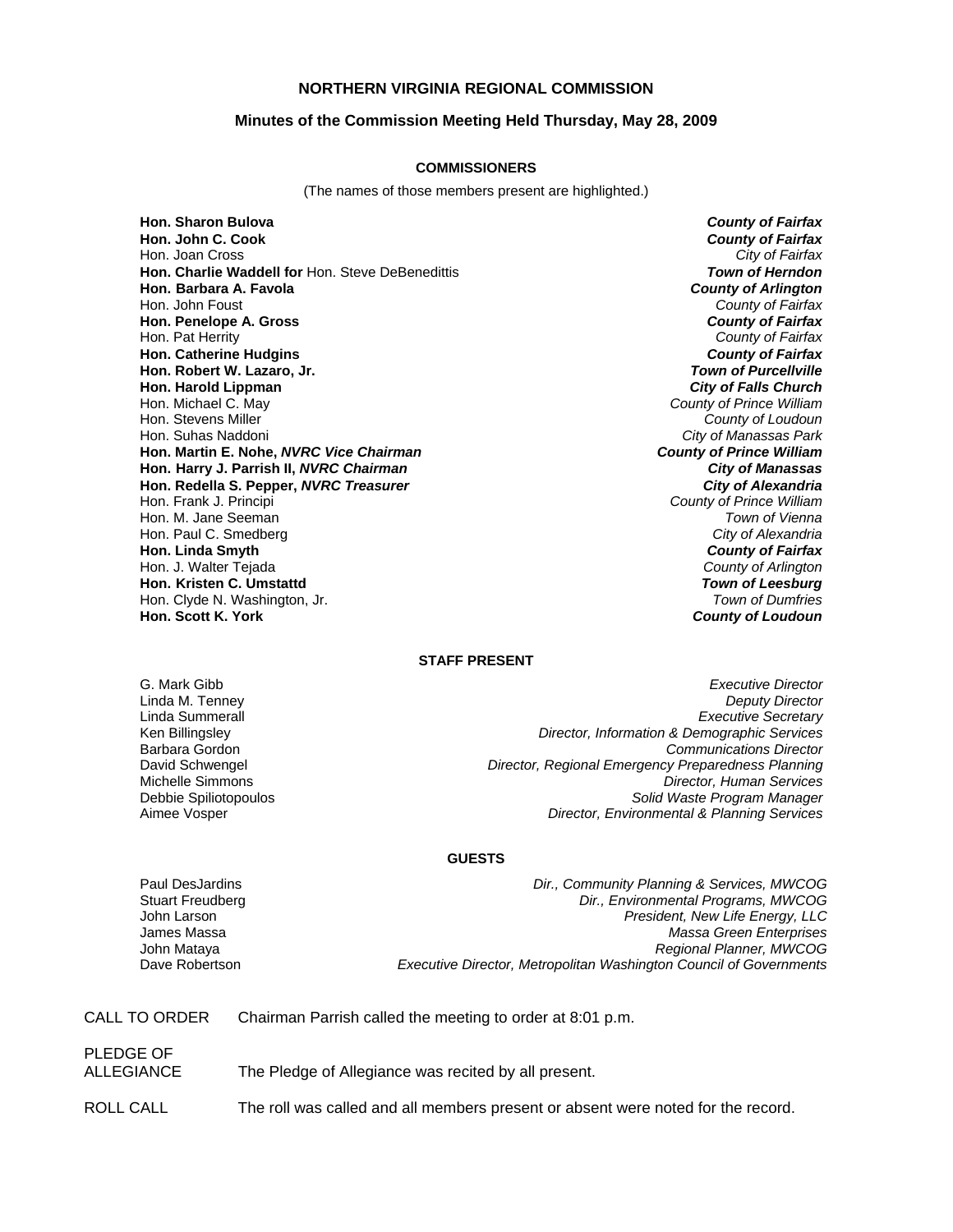Summary Minutes of the Commission May 28, 2009 Page 2

> Chairman Parrish welcomed John Cook, a new member of the Commission representing Fairfax County.

# APPROVAL OF

MINUTES The minutes of the April 23, 2009, meeting of the Commission were moved, seconded and approved, with Commissioner Lippman and Mr. Waddell abstaining.

## PRESENTATIONS

## *BIOFUEL TROLLEY*

Chairman Parrish introduced the two speakers. John Larson is President of New Life Energy, LLC of Leesburg. Mr. Larson has over 20 years experience of management, sales and consulting experience in the information technology business. New Life Energy produces solutions for making local government and nonprofit organizations energy independent through the use and innovation of alternative energy solutions. James Massa is with Massa Green Enterprises in Sterling, which specializes in converting diesel-fueled vehicles to run on vegetable oil. Mr. Massa retired a few years ago after a 25-year career in the high tech industry.

Chairman Parrish turned the floor over to Commissioner Umstattd, who had arranged for this presentation. Commissioner Umstattd said the Town Council was very impressed with this technology, which is being used to run the Leesburg Trolley. The pair have worked with the Germans who frequently use this technology.

- *John Larson* Mr. Larson explained he is working with Virginia Regional Transit, which owns and operates the trolley for the Town of Leesburg. Mr. Larson specializes in filtering the used vegetable oil fuel while Mr. Massa specializes in the engine conversion. Mr. Larson collects the used cooking oil from local restaurants, refines it and sells it to Massa Green Enterprises. As a partnership, they focus on economical, local, alternative energy solutions for transportation.
- *James Massa* Mr. Massa said that running a diesel engine on vegetable oil has been around since the diesel engine was invented, although it was not economical at that time. Today, waste vegetable oil is economical. Massa Green Enterprises has converted several hundred diesel cars, buses, semis, and trolleys.

Running the Leesburg Trolley on used vegetable oil is a six-month pilot project started on January 19, 2009. It currently has 50,000 miles running mostly on the oil; it uses two to five gallons of diesel for every 25 gallons of waste vegetable oil.

The speakers focused on the economics of their technology, noting that use of a converted vehicle pays for itself over a short period (six to 18 months, depending on the fuel economy of the vehicle). Collecting waste oil from restaurants and using it saves local governments' money, as the restaurants don't surreptitiously dump the oil and grease into the waste stream. Further, there are no sulfur emissions.

*questions & answers* Mr. Massa clarified that the vehicle essentially becomes a hybrid: when first started, the motor runs on diesel, switches to the vegetable oil, and ends on diesel. New Life Energy, LLC charges \$2.65/gallon for vegetable oil; Massa Green Enterprises can deliver vegetable oil to individuals. Mr. Massa said his company's supply is more than adequate to meet current demand. He added that farmers in Europe raise virgin stock. An estimated 600,000 cars in Germany run on vegetable oil.

> Commissioner Lazaro asked if Virginia Regional Transit plans to expand mass transit fueled by vegetable oil to other jurisdictions. Mr. Larson replied it is still a pilot project and the results will need to be analyzed by Virginia Regional Transit. Mr. Massa added that the agency seems very pleased with the results so far.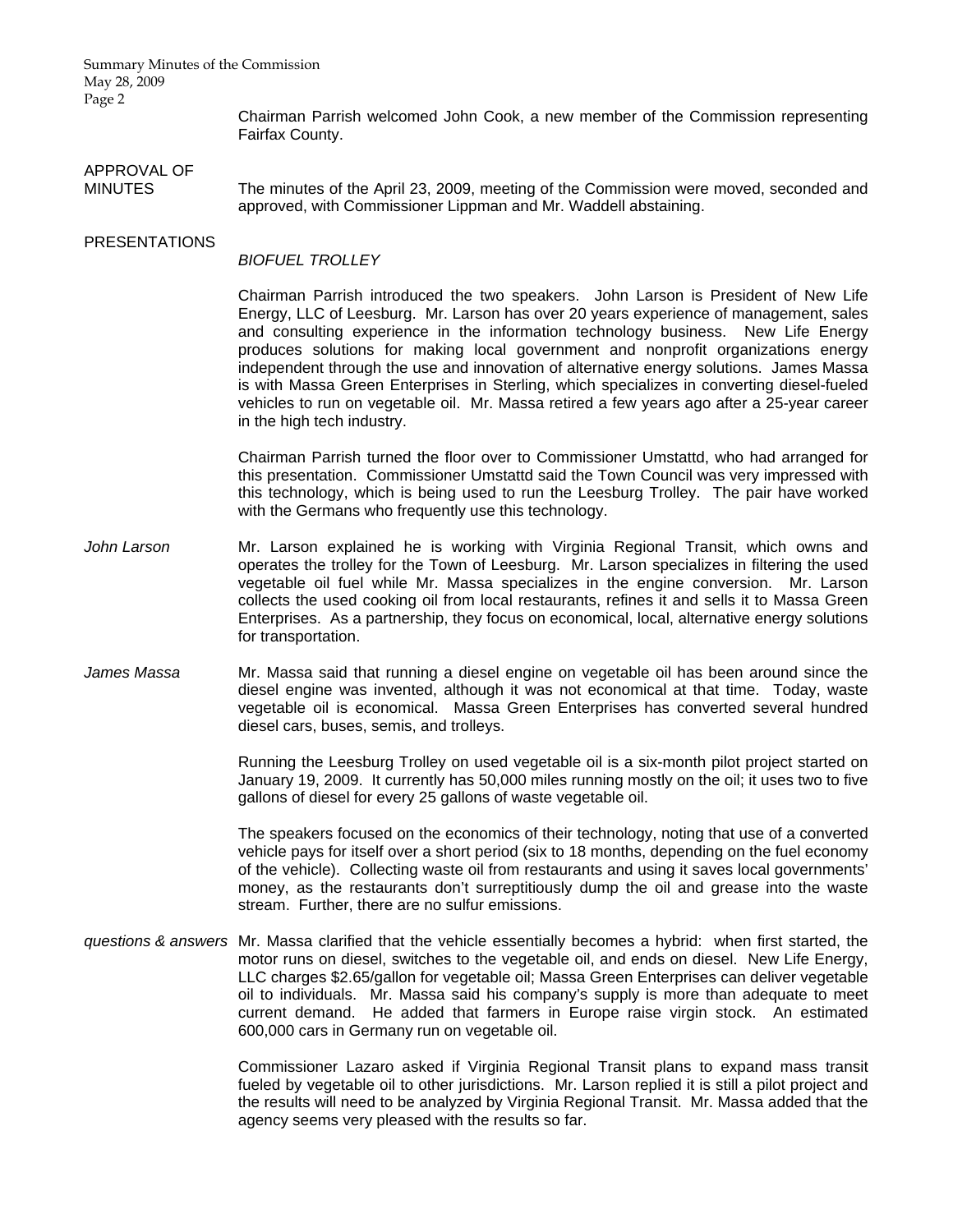[Contact information for the speakers: John Larson, [john@nl-energy.com](mailto:john@nl-energy.com); James Massa, [james.massa@gogme.com.](mailto:james.massa@gogme.com)]

*GREATER WASHINGTON 2050 SURVEY: PRIORITIES FOR A GROWING REGION* 

 Chairman Parrish introduced Dave Robertson, Executive Director of the Metropolitan Washington Council of Governments (MWCOG). Accompanying Mr. Robertson were Paul DesJardin, Director, Community Planning & Services; Stuart Freudberg, Director, Environmental Programs; and John Mataya, Regional Planner.

Dave Robertson Mr. Robertson explained that the idea for looking 40 years into the future came out of MWCOG's 50<sup>th</sup> anniversary last year. Sharon Bulova chaired the Greater Washington 2050 Coalition, comprised of members of the business, nonprofit and public sectors. Based on the survey results and existing regional policy, the Greater Washington 2050 Coalition will propose regional goals for public discussion, with the aim of balancing growth, improving the quality of life, and maintaining the region's vibrant economy.

Survey Findings:

• Residents in the D.C. region feels engaged and connected to the region as a whole.

 Nearly three-quarters of survey respondents have a "strong feeling of connection" to the metropolitan region as a whole. Nearly all residents actively seek information about happenings in the region through TV, radio, newspapers or online.

- Residents appreciate the region as vibrant, diverse, and interesting. The following attributes received the highest marks: a community that respects people of all backgrounds, interesting arts and cultural opportunities, recreational opportunities for people of all ages, enough parks and open space, and a clean environment.
- Several shortcomings respondents thought the region does not do enough to: help people in need, ensure all have access to health care and good jobs, provide affordable housing, and plan for growth and development.
- Residents support more regional solutions, particularly priorities such as housing and the economy.
- While traffic is a leading irritant it is not where the public would place the most effort over the long-term.

 The survey concludes that while traffic is a pressing, long-term problem, the respondents identified a number of other pressing priorities needing greater attention.

• Residents have a clear set of long-term priorities for the future, led by quality schools and safe neighborhoods.

 Good jobs for everyone who wants one, better access to health care, more help for people who are in need, fostering a cleaner environment, making housing more affordable, and better planning for growth and development are the other long-term priorities for the future.

*questions & answers* Replying to Commissioner Gross' inquiry, Mr. Robertson explained that the study was done in two parts. Phase one consisted of focus group discussions in December 2008 conducted by an independent research firm. Phase two was a randomly conducted telephone survey of 1,313 adults over ten days in February 2009.

> Commissioner Nohe pointed out that the study asked about better transportation choices, not if more transportation is or will be needed.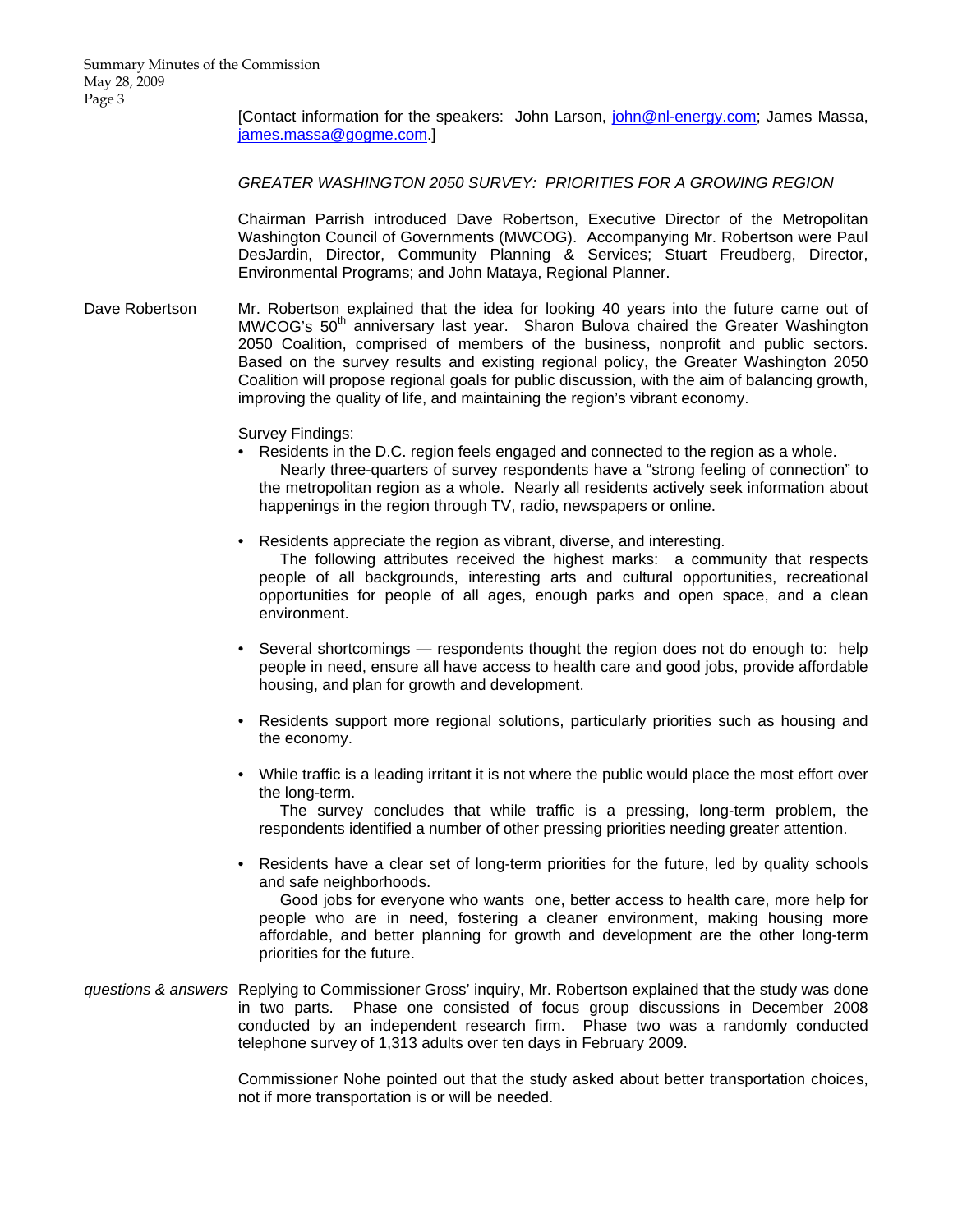CONSENT AGENDA Commissioner Gross moved approval of the Consent Agenda, consisting of the items outlined below. The motion was seconded and carried unanimously.

- A. Financial Reports for April 2009
- B. Resolution No. P09-24: Extension of Auditor Engagement
- C. Resolution No. P09-25: Authorization to Apply for U.S. EPA Grant to Undertake a Food Waste Composting Feasibility Study and Pilot Design for Northern Virginia

EXECUTIVE DIRECTOR'S

REPORT Mr. Gibb distributed a copy of his report and reviewed updates on:

- 2009 *Quick Guide* Ten complimentary copies were made available to members along with information on distribution to the member jurisdictions.
- Community Energy Planning (CEP) NVRC staff and Loudoun County staff facilitated a two-day planning workshop. The final product will include a report of recommendations and conclusions and an outline for an energy efficiency and conservation block grant application by Loudoun County to the U.S. EPA in late June. Funding for the planning workshop was provided by the Commonwealth and Virginia Dominion Power. Replying to Commissioner Hundgins' inquiry, Mr. Gibb confirmed that a neighborhood, such as Tyson's Corner, would be eligible for grant funding for a CEP.
- NVRC hosted a regional East Coast Greenways Forum earlier in the month.
- Purcellville has placed 1,271 acres adjacent to the Appalachian Trail in the largest conservation/open space easement in Loudoun County — the first by a municipality in the county. The county now has 24,117 acres in easements with the Virginia Outdoor Foundation, ranking  $6<sup>th</sup>$  in the state.
- Clean Water Partners has begun its spring 2009 campaign to reduce pollution that reaches local creeks and waters and eventually the Chesapeake Bay. Besides PSAs on radio stations, this year the campaign is placing ads on Google, Yahoo, Facebook, and MySpace. The campaign's website ([www.onlyrain.org\)](http://www.onlyrain.org/) now includes behaviorspecific web pages, an events calendar, and an e-newsletter sign-up.
- Information on additional funding recommendations for Ryan White Part A and Part B awards was distributed. Awards to service providers will be announced June 4.
- The Virginia Association of Planning District Commissions (VAPDC) will hold its annual summer conference in Virginia Beach July 30-August 1. Featured topics will include the economy, energy, and transportation, and the gubernatorial candidates are tentatively scheduled as the luncheon keynote speakers. Commissioners were encouraged to attend.
- International Best Practices dialogues continue, with Chairman Parrish, Mr. Gibb and an one NVRC staff attending the METREX conference in Paris as guests of the French embassy. Additionally, Mr. Gibb attended meetings in D.C. with the German Ambassador and the Mayor of Stuttgart.

# CHAIRMAN'S

REPORT Chairman Parrish commented how impressed he was by a new business district on the outskirts of Paris called La Défense, filled with large, modern office buildings, apartments and retail interspersed with modern art and statues, parks and sports facilities. It is accessible by metro. He added it would be worth a trip by the Fairfax County Board of Supervisors in connection with the redevelopment of Tyson's Corner.